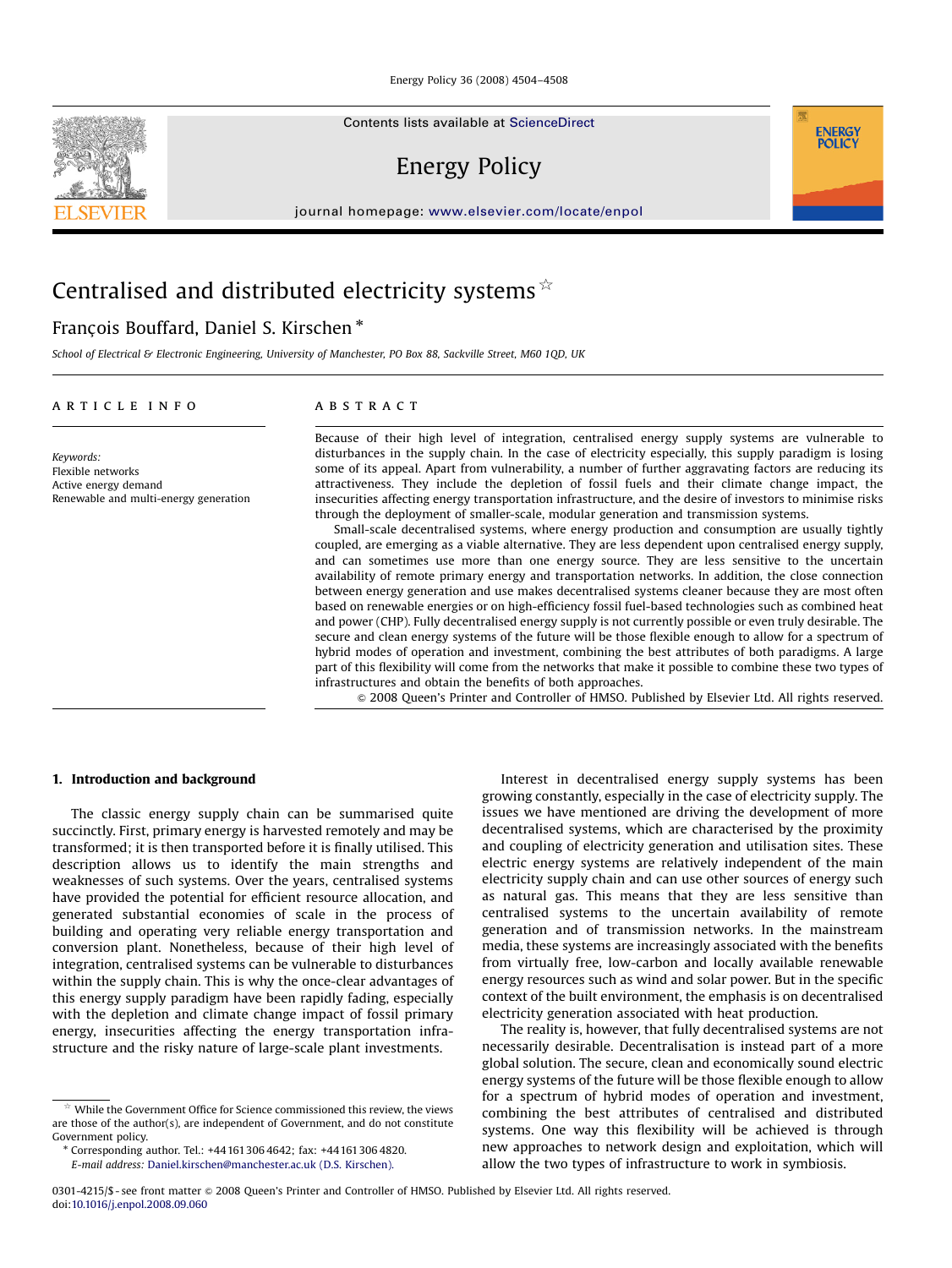The present review explores the current state of research on technology, business and policy with respect to the two energy supply infrastructure models. We also elaborate on how future scientific research and development effort will influence the evolution and the modes of interaction of the two supply paradigms to year 2050 and beyond. We will stress the fact that the current evidence points towards the deployment of an increasingly decentralised energy supply infrastructure, which will still rely on and benefit from common centralised infrastructures. The focus of the review will be mostly on electric energy systems and on energy systems combining heat and electricity. This is not to diminish the importance of gas, oil and coal supply infrastructure issues. But discussing the supply infrastructures for these resources is not as instructive as for heat and electricity, since for most practical purposes these sources of energy must be supplied in a centralised manner.

#### 2. State of current science and technology

Since the onset of the 21st century, a number of events have brought to the fore the vulnerability of the current centralised energy supply infrastructure:

Terrorist threats: Acts of terrorism against primary energy production and transportation infrastructure are commonplace in many troubled areas of the globe. With the current level of integration of the supply chain, these events can end up affecting dramatically end-user prices and supply security.

Natural disasters: Increasingly extreme weather, possibly fuelled by the warmer climate, is also contributing to the loss of appeal of the current systems. In the aftermath of Hurricane Katrina in 2005, all oil and gas production, transport and refining in the southeast of the USA was paralysed.

Geopolitical disruptions: Unilateral decisions by primary energy exporting or transit countries can have dire consequences. The row over natural gas prices during the winter of 2005/06 led Russia to cut its supply to Ukraine.

Ageing of a highly complex infrastructure: A great portion of electricity supply and transportation equipment is approaching the end of its usable lifetime. This infrastructure is connected in intricate networks where the laws of physics ignore political boundaries, and over which intensified trading is taking place following electricity market liberalisation. In the August 2003 North American and the November 2006 pan-European blackouts, we witnessed how this complexity and vulnerability can cause widespread social and economic disruptions.

Climate change: Large central power stations using coal, oil and gas produce large amounts of the greenhouse gases which are altering the global climate. The general inefficiency of these plants makes matters worse as they produce significant amounts of waste heat, and require electricity to be transported to consumers over lossy transmission and distribution lines.

Regulatory and economic risks: In today's competitive and rapidly evolving industry, building new large central electricity generation and transmission plant proves to be increasingly difficult because of the ever more complex approval processes and the need to raise massive amounts of capital.

#### 2.1. A flexible and resilient energy supply infrastructure

It is evident that shifting one's reliance from a few centrally provided energy sources to many more smaller-scale and local sources might improve reliability and security of supply through using more energy sources. It would improve energy efficiency and so lower the national carbon footprint through a reduction in transportation and energy conversion losses as well as through the ability to use waste heat [\(Lovins, 2005\)](#page-4-0). It would also make plant investments less risky because decentralised generation technologies tend to be smaller and more modular. In the specific case of electricity, however, centrally operated bulk electric power transmission systems are still desirable and necessary. Even in the most optimistic scenarios, remote energy harvesting, for instance through extensive offshore wind farming in areas far from load centres, will be needed to meet the clean energy needs of growing economies ([Ault et al., 2005\)](#page-4-0). A more decentralised infrastructure would also benefit from networking through a number of technical and economic opportunities including assistance in times of low local energy availability and prospective sales of surplus energy. The high costs of some emerging technologies may also prohibit their deployment in a decentralised fashion. A good example is carbon capture and sequestration, which would generally make economical sense only when applied to a central plant infrastructure ([Hoffert et al., 2002\)](#page-4-0).

However, to achieve this vision, central networks have to evolve over the long run away from rigid unidirectional power flow and top-down supervisory control philosophies. Networks of the future are predicted to be interactive. They will permit bidirectional energy flow, where control is distributed and connection standards are closer to being 'plug-and-play', in a way inspired by the internet ([European Commission, 2006\)](#page-4-0).

The key to achieving this vision is by focusing research on making electricity supply systems more flexible. Flexibility is needed to provide some supply insurance in the light of uncertain primary energy and network availability, and to permit a range of hybrid operation modes and strategies, adaptable to prevailing wider network and local conditions. We detail below the research areas that have the potential to deliver this flexibility.

#### 2.2. Decentralised energy harvesting and conversion

Research and development on harvesting distributed renewable energy focuses first on the improvement of energy capture and conversion efficiencies. Fuelled chiefly by innovation in material science and manufacturing, the goal here is to get ever closer to the theoretical limits imposed by the basic physics of these systems. The classic example concerns wind turbines, which have a theoretical maximum efficiency of 59%, the Betz limit, as compared to roughly 30% for commercial units [\(Hoffert et al.,](#page-4-0) [2002\)](#page-4-0).

The second important research effort concentrates on reducing manufacturing costs and addresses the up- and down-scaling of renewable generation plant. Direct consequences of these advances in manufacturing are the increasingly large wind turbines now available and the large decrease in per unit costs of photovoltaic cells.

Combined heat and power (CHP) technologies have been synonymous with decentralised electricity generation over the last few years. They are increasingly popular in industries with dual electric–thermal loads, including chemical processing as well as pulp and papermaking. Moreover, because of the widespread presence of district heating systems, CHP installations have recently been developing rapidly in the Scandinavian countries.

The main positive feature of CHP is the effective reduction of losses in the energy transportation system, because electricity is generated in situ, and in energy conversion, since waste heat in the electricity generation process is recovered for space and water heating, for cooling and for industrial process heat. (We note as well that the opposite, whereby electricity generation is coupled to a primary heat generation process, also applies.) In addition, CHP units can increase the security of supply in case the electrical grid is unavailable, and provide opportunities to sell surplus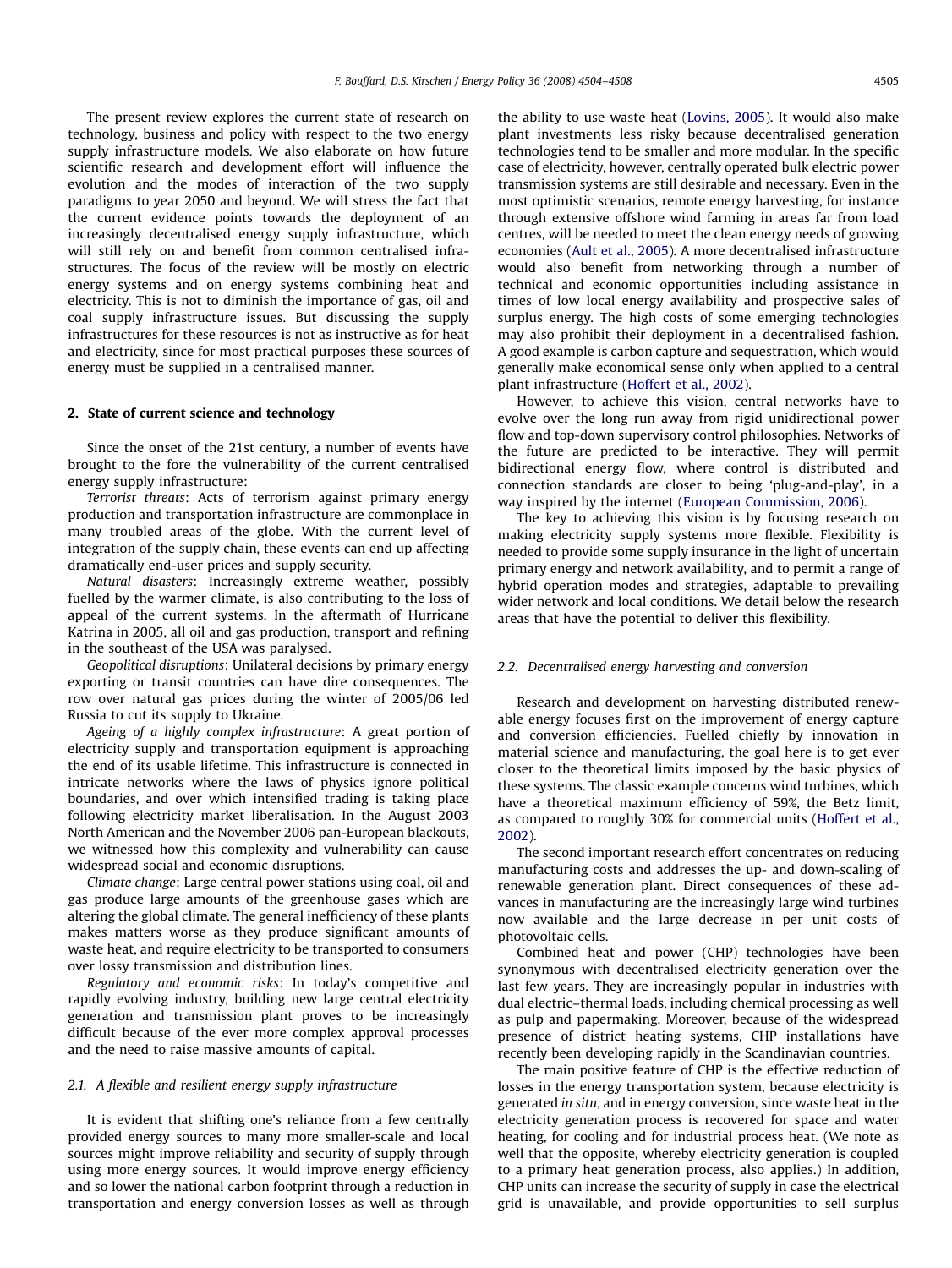energy into the grid. The downside generally associated with CHPproduced electricity is its dependence on the central supply of a primary fuel, natural gas for the most part. This is a limiting factor in light of the uncertainties in the security of gas supplies. The viable alternative lies in CHP units permitting flexible multi-fuel operation, especially those which can be powered from locally available waste products or bioenergy such as landfill gas, manure, agricultural waste or willow coppice. Similar considerations apply to fuel cells working off reformer hydrogen generated from fossil fuels.

The principal research thrust on CHP is into exploring business and technical challenges to scaling down the technology and making its domestic and commercial deployment cost-effective. The large-scale deployment of such 'micro-CHP' is tightly linked to the electricity rate structures offered to consumers who own micro-generation plant. These rates determine how much they get for excess electricity injected into the grid.

Although they are often neglected within mainstream research, passive energy harvesting and energy-saving 'negawatt' technologies deployed locally are arguably cost-effective and efficient. Passive energy harvesting in the built environment makes use of smarter construction designs and materials, allowing natural means to heat, cool and illuminate buildings ([Lovins, 2005\)](#page-4-0). From an energy supply security point of view, these simple technologies are ideal because they can fulfil basic energy needs (essentially space and water heating) regardless of what happens to central energy networks. They also provide energy services with very limited environmental impact.

Advances in power electronic devices, converter design and control are stimulating the development of decentralised energy harvesting [\(Blaabjerg et al., 2004;](#page-4-0) [Van Wyk and Lee, 1999](#page-4-0)). These technologies are needed at the interface between renewables and existing electrical networks. Over the past decade, technologies originally developed for variable speed motor drives have been adapted to provide power conditioning modules for wind turbines. Mass production of fast and increasingly efficient semiconductor switches, insulated gate bipolar transistors and gallium arsenide devices, for example, have made this possible. Current research focuses on decreasing device manufacturing costs even further and increasing their power-carrying capabilities.

#### 2.3. Energy demand and utilization

Rare and momentary disruptions in energy flow can have serious consequences for economic and human activity. Over the last half-century, however, centrally structured systems have generally been quite successful in providing consumers with a continuous and reliable flow of energy. Consumers enjoy relative isolation from abrupt, short-term ups and downs within the energy supply chain. This helps sustain society and the economy, but it has also rendered consumers inflexible and made them unaware of the impact of their energy use and their expectations of high quality energy supply. At the moment, there are few options available to consumers to be more flexible aside from their choice of an energy supplier. This situation, however, is increasingly expensive, and is technically challenging for either a decentralised or a central infrastructure.

It is agreed that a move towards an active demand side is valuable, and indeed necessary, if flexible networks are to become a reality [\(European Commission, 2006](#page-4-0)). Research in this area seeks to generate opportunities for enhancing demand flexibility, using dynamic shifting of demand in response to energy prices and other signals such as the availability of renewable energy. A collateral goal is to achieve these dynamic demand shifts transparently without significantly harming comfort and productivity. Technologies for making this happen, including demandside energy management systems, smart metres and appliances, are starting to appear in the mass market. The pressing issues associated with these technologies are the standardisation and interoperability of equipment and software.

#### 2.4. Energy storage

In a more decentralised supply system, especially one based on variable and intermittent renewables, localised energy storage can buffer temporary imbalances between the energy produced and consumed. There is also evidence that energy storage plant can be valuable in a centralised system, by helping to relieve network bottlenecks and in managing the intake of electricity from largescale wind generation.

The principles here are not new, and the potential gains could be manifold if the energy conversion efficiencies and capital costs of mass-produced storage systems can be brought down further.

#### 2.5. Network design and control, operational paradigms and ICT

Future electricity networks will need to be sufficiently flexible to adopt the best configurations and modes of operation possible. It is also clear that the current hub-and-spoke transmission and distribution networks may not be ideal for integrating massive amounts of decentralised and variable generation. Likewise, the rather passive control schemes used to operate today's networks are too rigid to exploit the flexibility offered by energy storage, responsive demand, and central as well as dispersed generation ([Fig. 1\)](#page-3-0).

This is why considerable research effort is devoted across the industry and the academic community to develop the concepts and the tools needed to design and operate future grids, large and small ([Djapic et al., 2007](#page-4-0); [European Commission, 2007;](#page-4-0) [Hatziar](#page-4-0)[gyriou et al., 2007\)](#page-4-0). For brevity, we shall only mention the concept of the microgrid [\(Hatziargyriou et al., 2007\)](#page-4-0), which is seen as one of the possible network design and operation paradigms for decentralised electricity supply systems. Its salient feature is its ability to operate either connected to a wider network or as an island. This research is driven by the need to remove as many as possible of the technical barriers to seamless systems integration and flexible active network management.

In making this flexibility ideal a reality, there are two technical preconditions. Coordinated research and standardisation efforts are still needed to devise the open and robust ICT infrastructure and protocols required to support the safe operation and the active management of future electricity networks. The commercial playing field also needs to be levelled by adopting industrywide open standards for the interconnection and operation of grid-connected dispersed generation and network plant, creating a true plug-and-play architecture. This should spur further innovation and shorter time to market for new technologies. The hope would be for this standardisation effort to parallel the success generated by the adoption of the GSM standard in the mobile communication industry. These are mainly issues for industry, with the research community providing the scientific basis for the standards that are adopted.

#### 2.6. Managing the transition

A greater challenge still for the industry is the management of the transition between today's highly integrated and passive systems and those envisioned; see, for instance, the vision of the [European Commission \(2006\)](#page-4-0) for this transition in [Fig. 2.](#page-3-0) This transition is happening at a moment when a great proportion of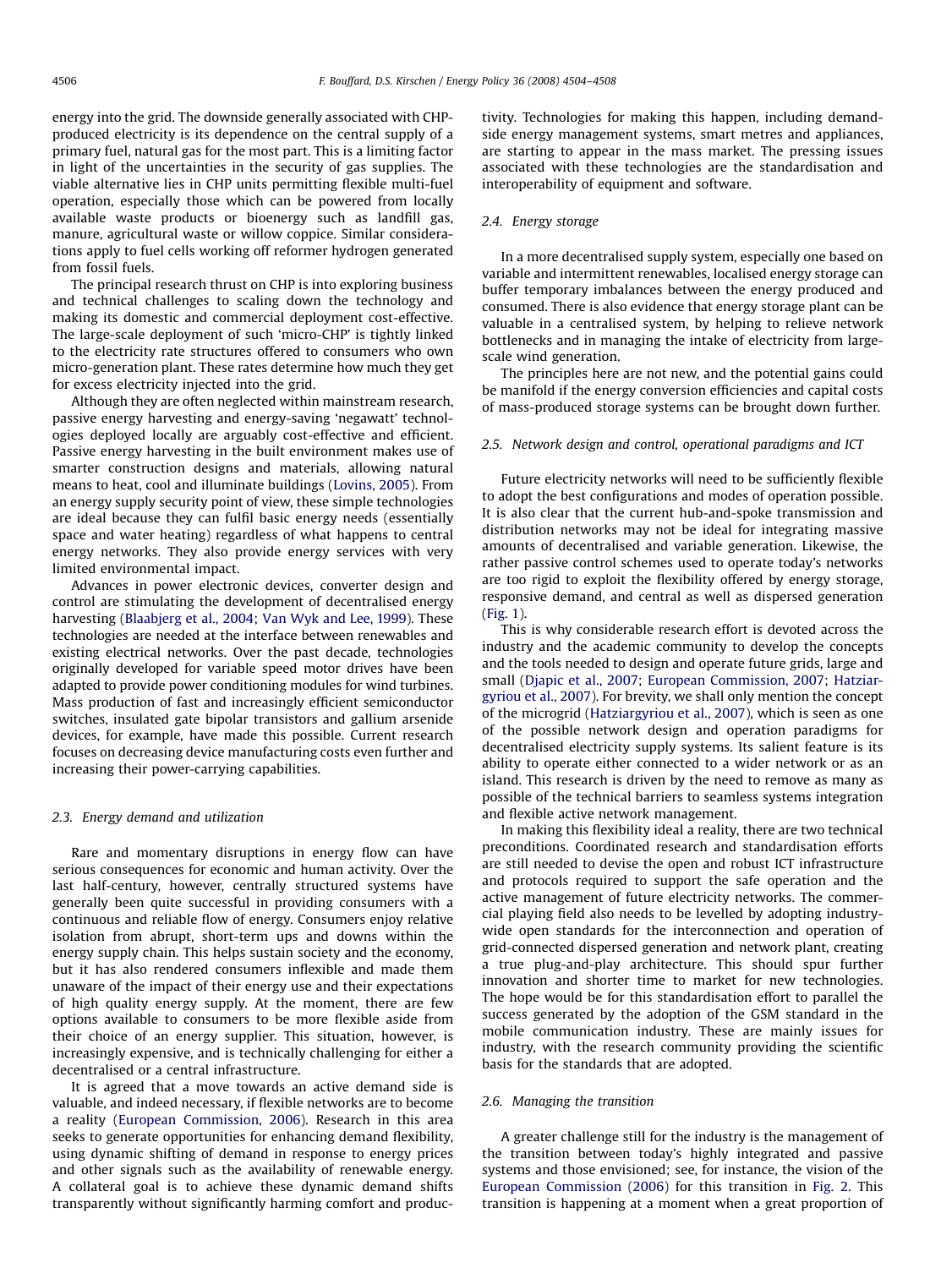<span id="page-3-0"></span>

Fig. 1. Future grid integrating a variety of central and distributed technologies ([European Commission, 2006](#page-4-0)).



Fig. 2. Envisioned evolution of electricity systems under the European Technology Platform SmartGrids ([European Commission, 2006\)](#page-4-0).

the installed central generation, transmission and distribution plant is reaching the end of its usable lifetime. This could be seen as a great opportunity to modernise the supply systems and make them more resilient and flexible. The utility industry, however, is by nature conservative in the way it plans ahead and operates. It is generally reluctant to introduce costly new technologies unless tangible benefits can be readily demonstrated. The danger now is of the adoption of a 'like for like' plant replacement strategy, which could further delay the true emergence of more flexible systems.

The deployment of a more decentralised infrastructure should depend on individual investment decisions. In fact, the current development of dispersed generation is often driven more by altruistic and environmental motivations than pure economic business judgement, even though some evidence may suggest the opposite [\(Lovins, 2005\)](#page-4-0).

Given that policy makers regard the development of a more decentralised energy supply chain as beneficial for society, they should provide the regulatory framework and the incentives necessary to make investments in dispersed system plant economically profitable.

This is why economic and policy research is looking at designing market mechanisms for valuing and managing the risks associated with energy supplies, network usage and flexibility within future networks. Meanwhile, social scientists are looking at how energy consumers understand the implications of moving to a more decentralised infrastructure and how they could engage more fully and positively with it by becoming increasingly flexible.

#### 3. Future advances

We outline next the principal advances that may have the greatest impact on the direction in which electrical energy systems will evolve within the next 40 years.